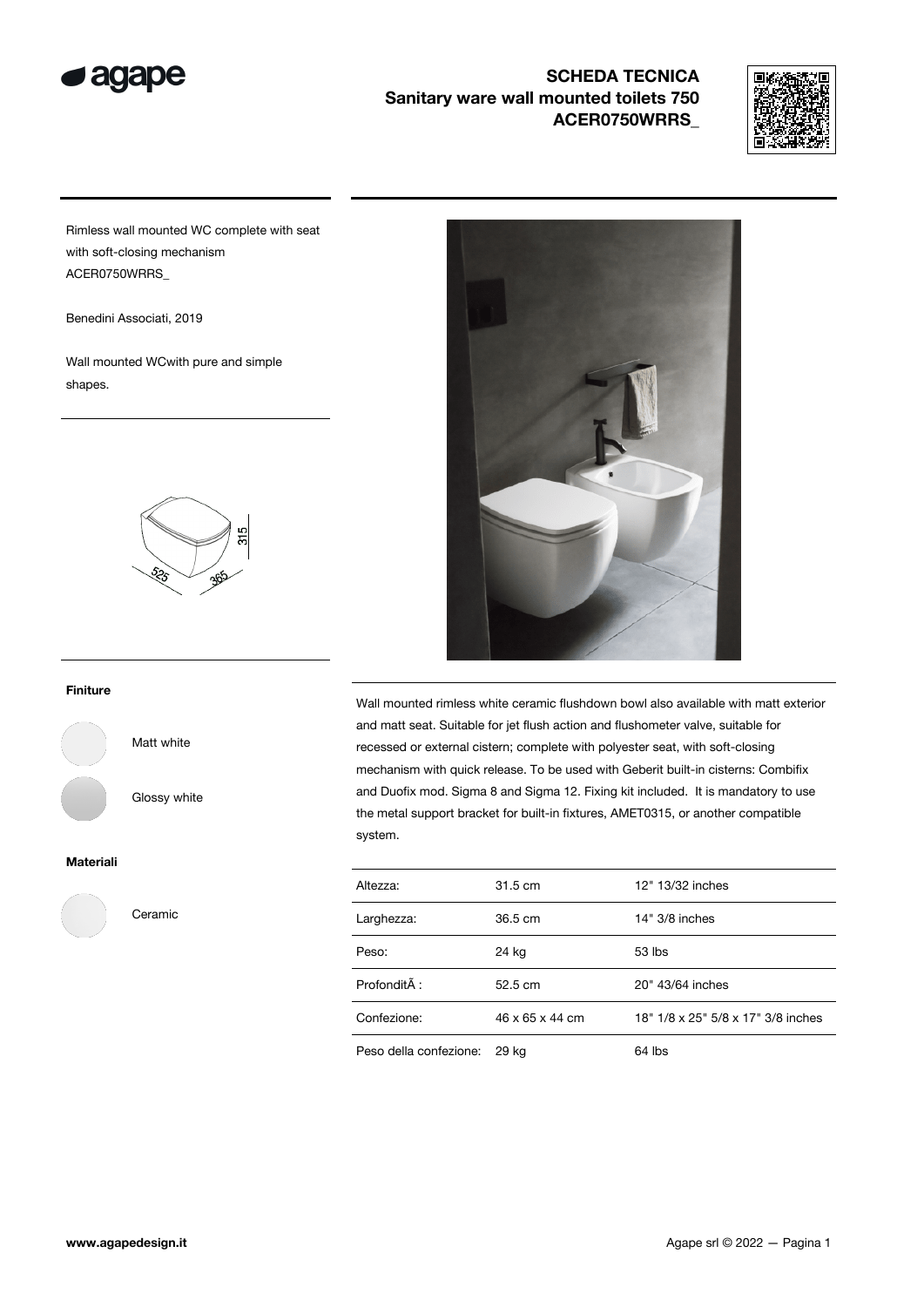

SCHEDA TECNICA Sanitary ware wall mounted toilets 750 ACER0750WRRS\_



### Main dimensions